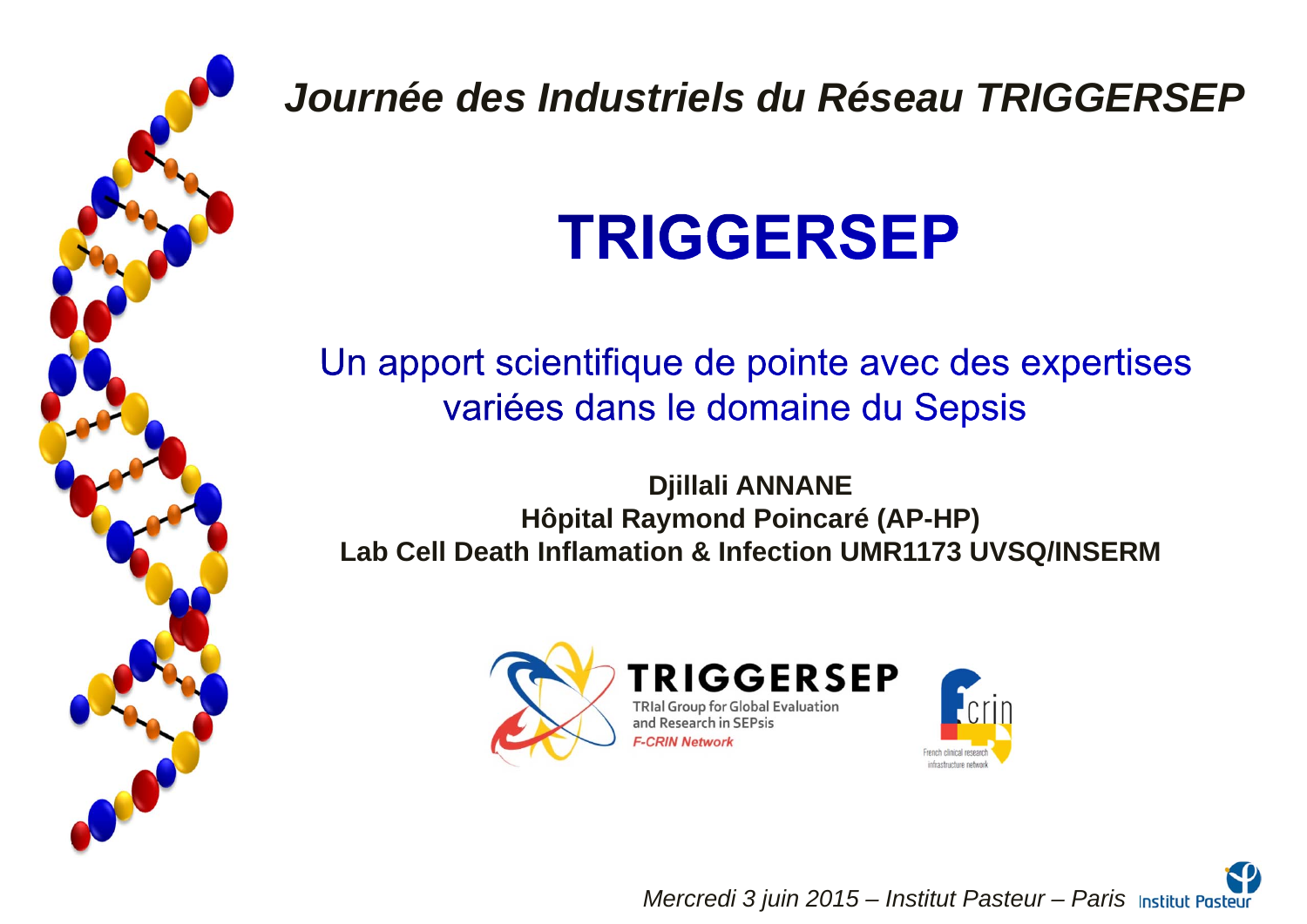*Expertise:* Clinical Trials Design and Coordination - Sepsis

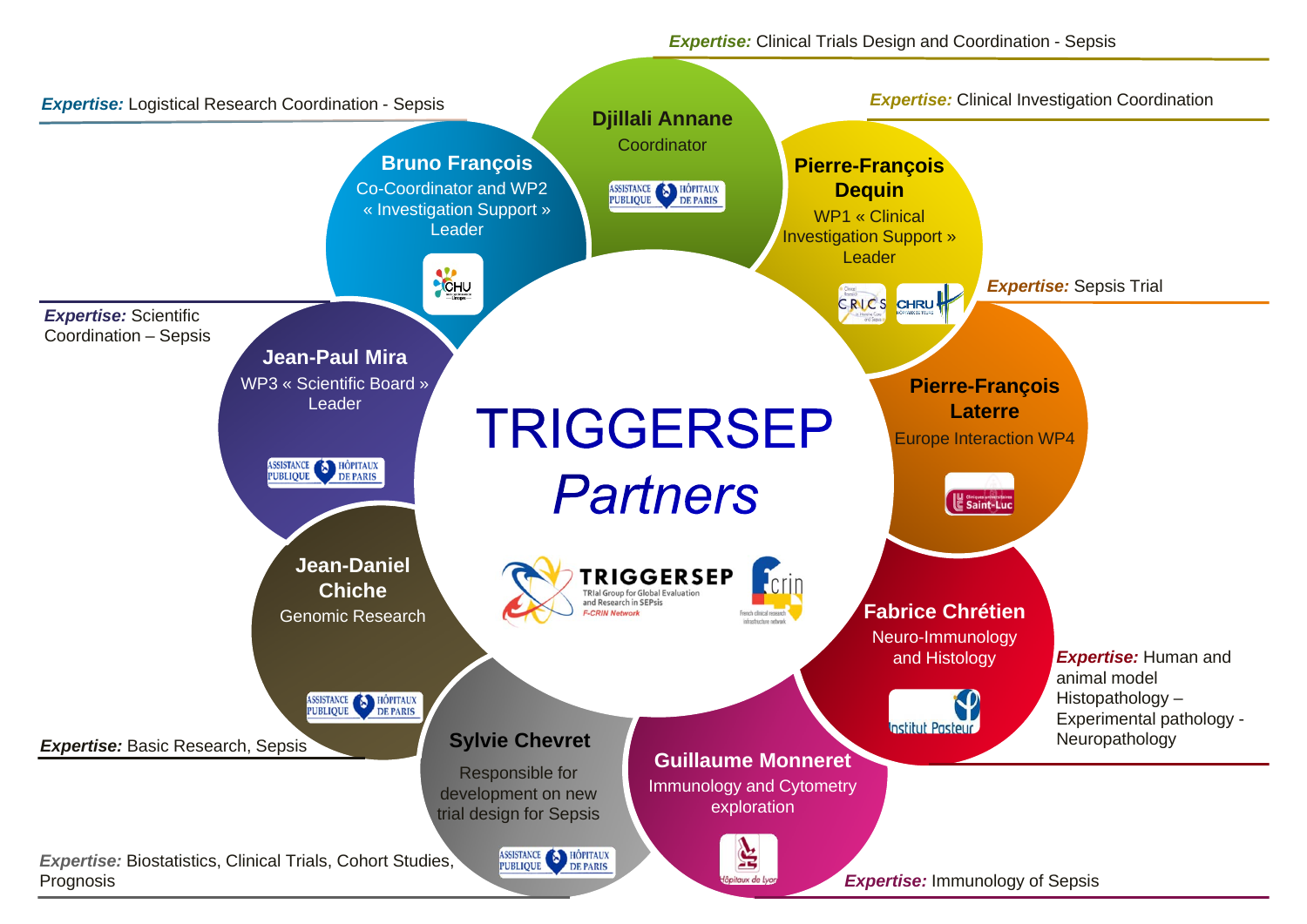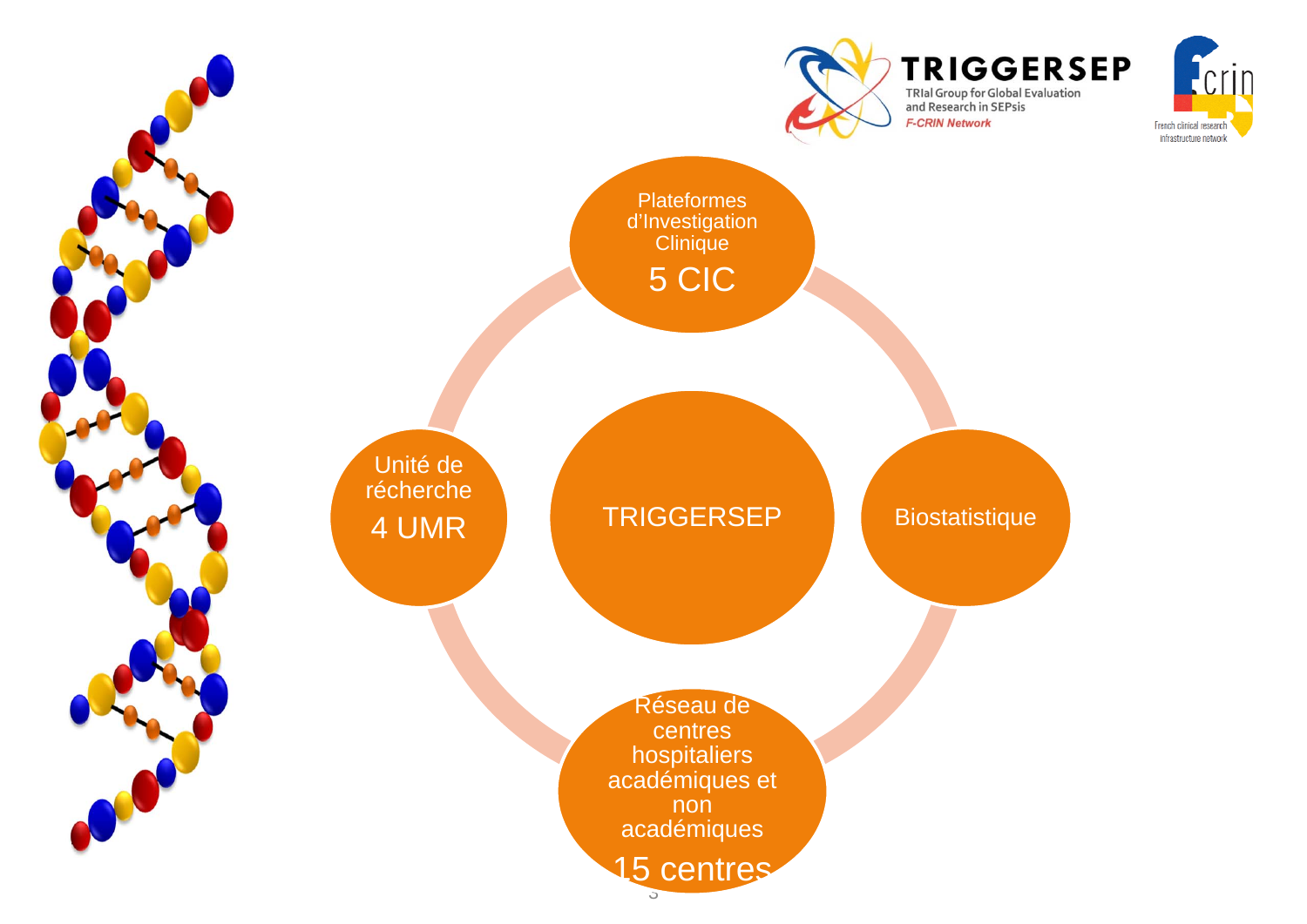

## **CICs'** *Specificities*

- ❖ **CIC1435** (Limoges)
	- П Linked with ICU
	- П Organization expertise in "Emergency Trials" field
	- П Coordination of CRICS effector network

### ❖ **CIC1415** (Tours)

- П Statistic expertise
- П Methodological involvement in CRICS academic research
- П Critical Care Medicine identified as an axis

### $\frac{1}{2}$ **CIC1414** (Rennes)

- П Data management and biostatistics in Sepsis therapeutic trials
- П Pharmacology and pharmaco-epidemiology of Sepsis
- П Specific team "Pharmacology of Sepsis and septic shock" [quadrennial 2012-2015]
- $\frac{1}{2}$ **CIC1429** (Garches)

г

- П Scientific expertise of the coordinating physician in therapeutic trials on Sepsis
- П Scientific expertise in medical devices and other innovative technologies
- $\frac{1}{2}$  **CIC1417** (Cochin Pasteur)
	- П Scientific expertise in vaccines with possible development
	- П High dynamic of research of the site in Resuscitation and Sepsis field

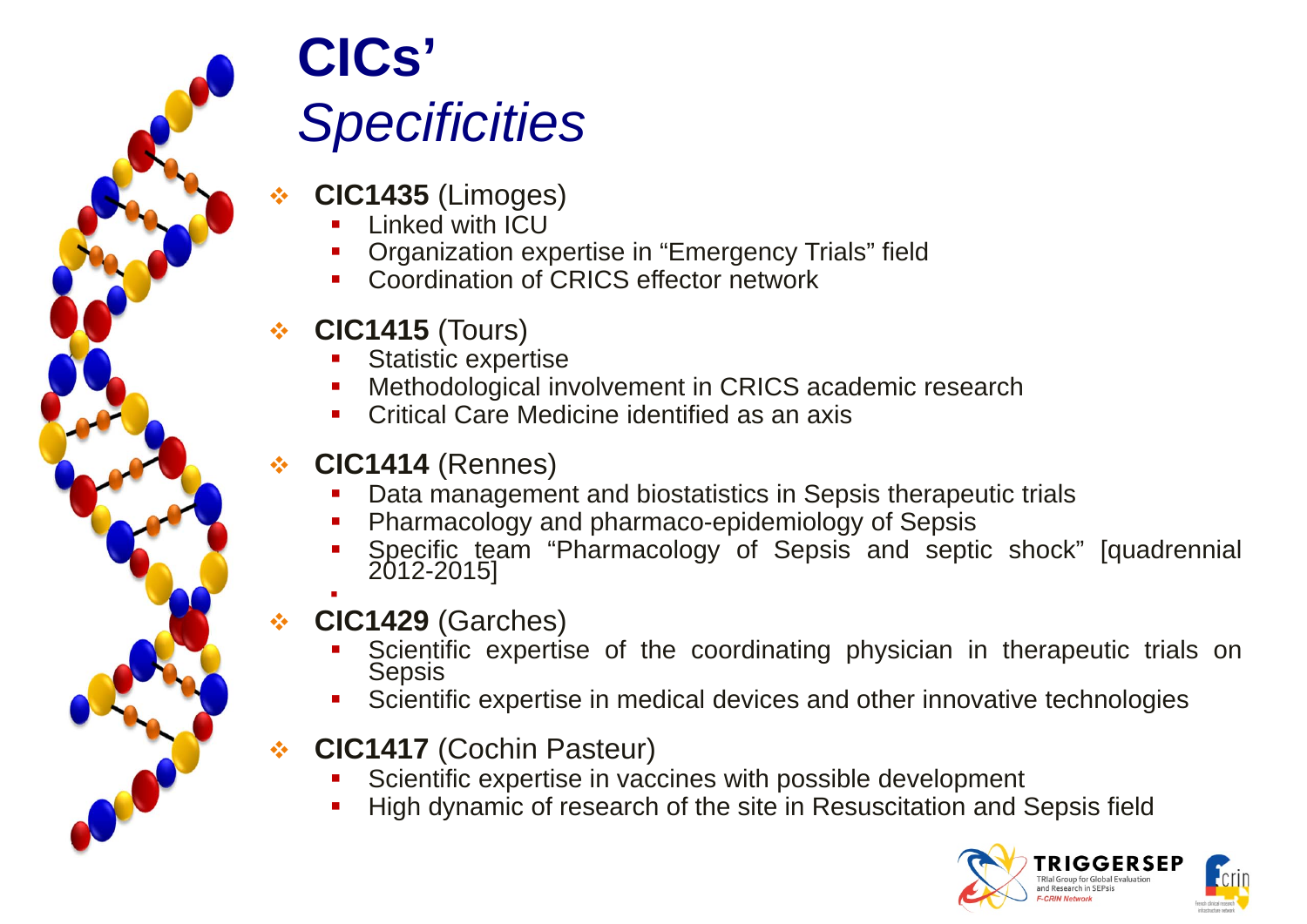# **Hospitals network**

### **TRIGGERSEP investigation network:**

- $\frac{1}{2}$  15 academic and non-academic hospitals in France and Belgium
	- 310 beds (total for ICU and emergency services)
- $\frac{1}{2}$  More than 10 100 admissions in 2014 including 60% of ventilated patients.
- 2750 septic patients (severe sepsis and septic shock) per year
- 3451 patients participating in clinical trials in 2014

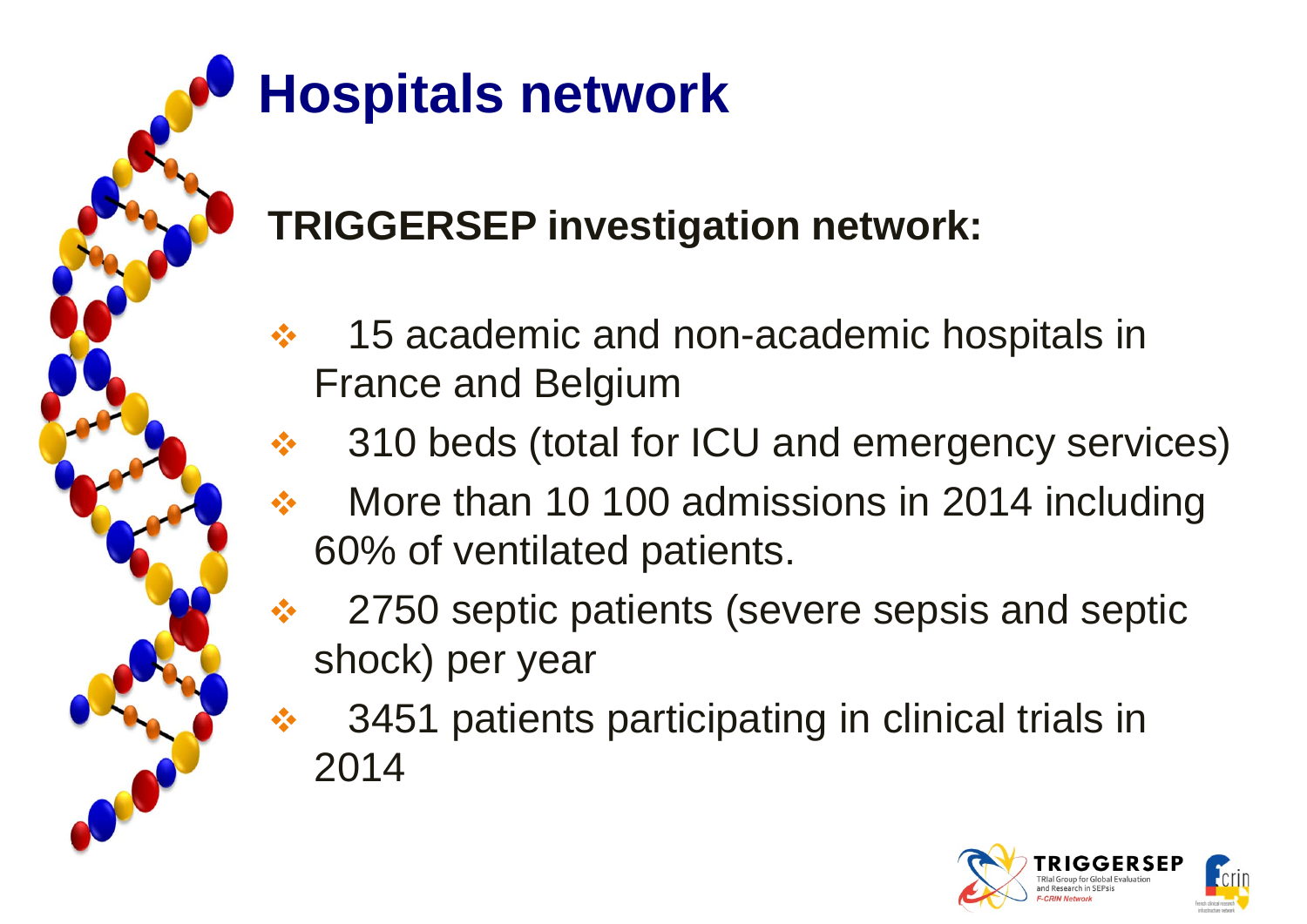

## **Lab facilities and links to translational research**

### **5 UMR:**

- Jean Daniel Chiche & Jean Paul Mira « Innate immunity, Toll-like receptors & variability of inflammatory response » INSERM U1016, Cochin Institute.
- Guillaume Monneret joint unit "Pathophysiology of injury-induced immunosuppression" (Lyon  $I - \text{HCL} -$ BioMérieux)
- **Eabrice Chrétien « Research Unit Human** ↓ Histopathology and animal models, Institut Pasteur, **Paris**
- **❖ Sylvie Chevret "ECSTRA, INSERM U1153, Paris** Diderot University (Biostatistics and Clinical Epidemiology), Paris,
- **EXA:** Djillali ANNANE "Cell Death Inflamation &Infection, INSERM U1173, UVSQ, Montigny Le Bretonneux



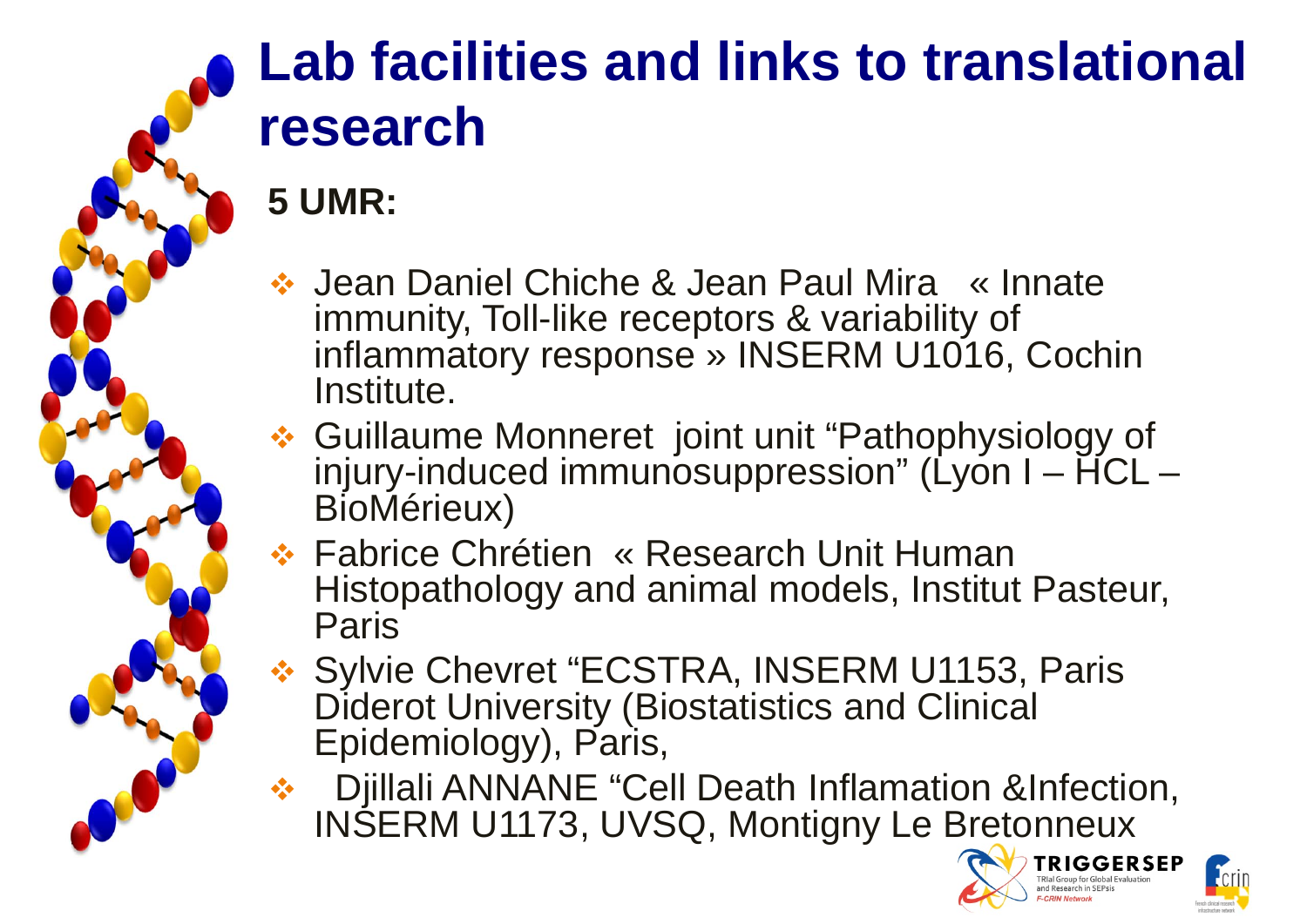# **International Recognitions**

- **❖ International Task Force on Sepsis Definition** (Jean Daniel Chiche & Djillali Annane)
- **❖ Surviving Sepsis Campaign (Jean Daniel Chiche** & Djillali Annane)
- **❖ International Sepsis Forum (Jean Paul Mira)**
- **❖ SCCM/ESICM Task Force on Corticosteroid** Insufficiency in Critical Illness (Djillali Annane)
- **❖ Senior coordinators for many international studies**
- **❖ Board members of trials committees, of scientific** journals, meetings

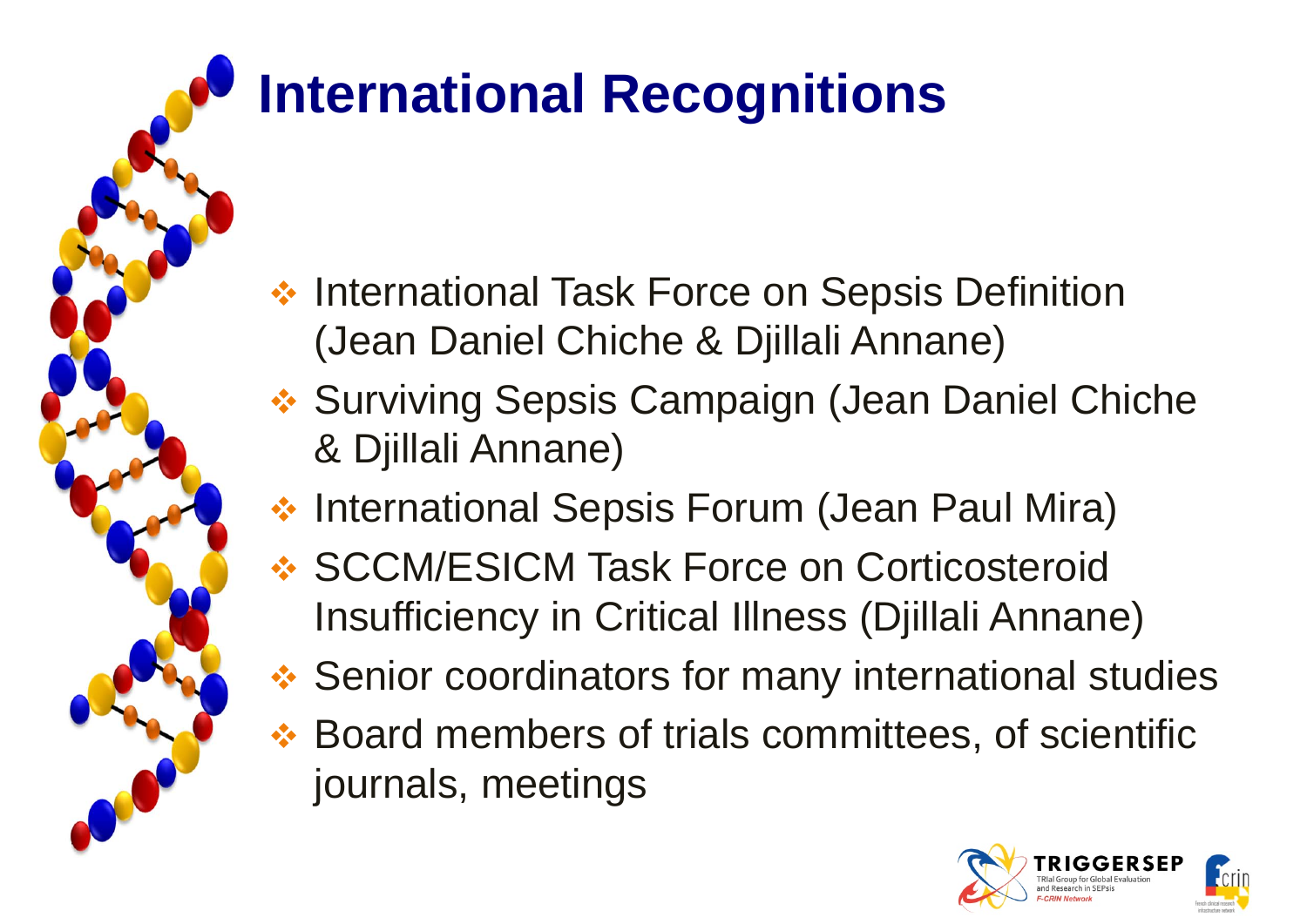

# **Scientific Achievements**

**❖ NEJM: 12** 

- *❖* JAMA: 16
- **❖ Lancet: 15**
- **❖ Nature Medicine: 2**